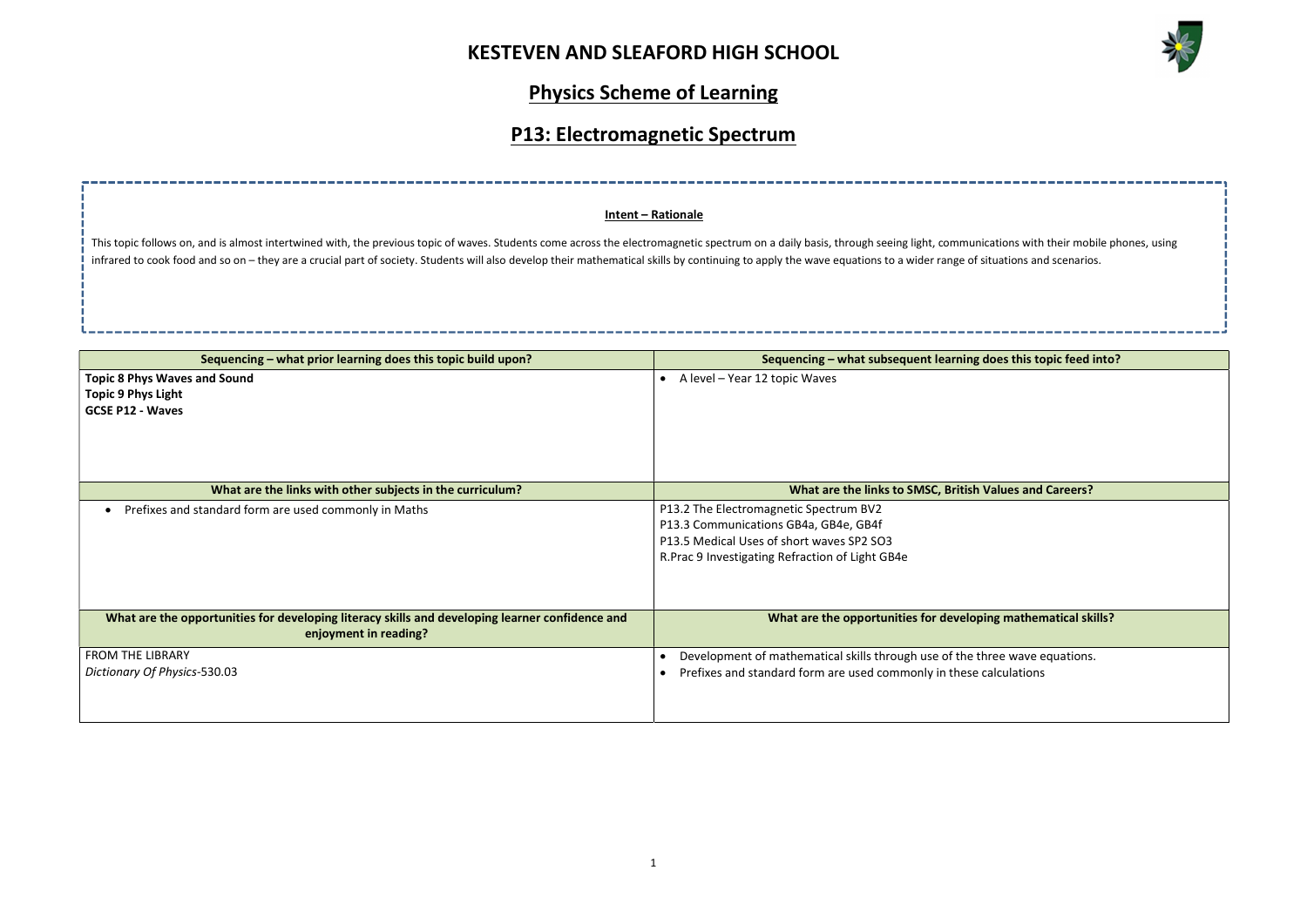



### Physics Scheme of Learning

### P13: Electromagnetic Spectrum

Intent – Concepts

Know

State that electromagnetic waves transfer energy from one place to an absorber of that energy.

State the seven types of electromagnetic wave, in the correct order from longest to shortest wavelength.

State that the only part of the electromagnetic spectrum that our eyes can detect is visible light.

State the define transparent and translucent.

State situations where real images and virtual images are produced.

#### Apply

Plan and carry out an experiment to investigate the best surface for the emission of infra-red

Describe how radio waves can be produced in electrical circuits and also the effect that radio waves may have on electrical circuits.

Describe how ultraviolet radiation from the sun can affect the body and in particular the skin.

Describe gamma radiation as being a type of electromagnetic radiation emitted from the nucleus of an unstable atom.

Describe and explain the effects that gamma, X-rays and ultraviolet radiation have on the body.

Describe the key features of a ray diagram where light passes through a lens. Students should be able to identify the, Principal axis, Principal focus, Focal length.

Construct ray diagrams to show how light travels through concave and convex lenses.

Construct ray diagrams for a camera, a projector and a magnifying glass using a convex lens.

Calculate the magnification of a lens using the magnification equation.

Construct a ray diagram showing the refraction of light at a boundary

Draw conclusions from given data about the risks and consequences of exposure to radiation.

Draw rays diagrams to illustrate specular reflection by a smooth surface and scattering of light by a rough surface.

Describe uses of each wave in the electromagnetic spectrum.

Describe dangers of each wave in the electromagnetic spectrum.

Describe the properties common to all electromagnetic waves.

#### Extend

Explain how the colour of an opaque object is related to the wavelengths of light that are reflected and the wavelengths of light that are absorbed.

Explain how the colour an object looks depends on the absorption, transmission and reflection of different wavelengths of light.

Explain why a red jacket appears red under white light or red light and black under blue light

Explain why objects appear black when placed under a light source.

Explain what dispersion is.

Explain the difference between real and virtual images.

Explain the suitability of each wave for its practical application.

Explain the precautions taken in a hospital when carrying out an X-ray. Precautions should include steps taken to reduce the risks for the patient and the radiographer.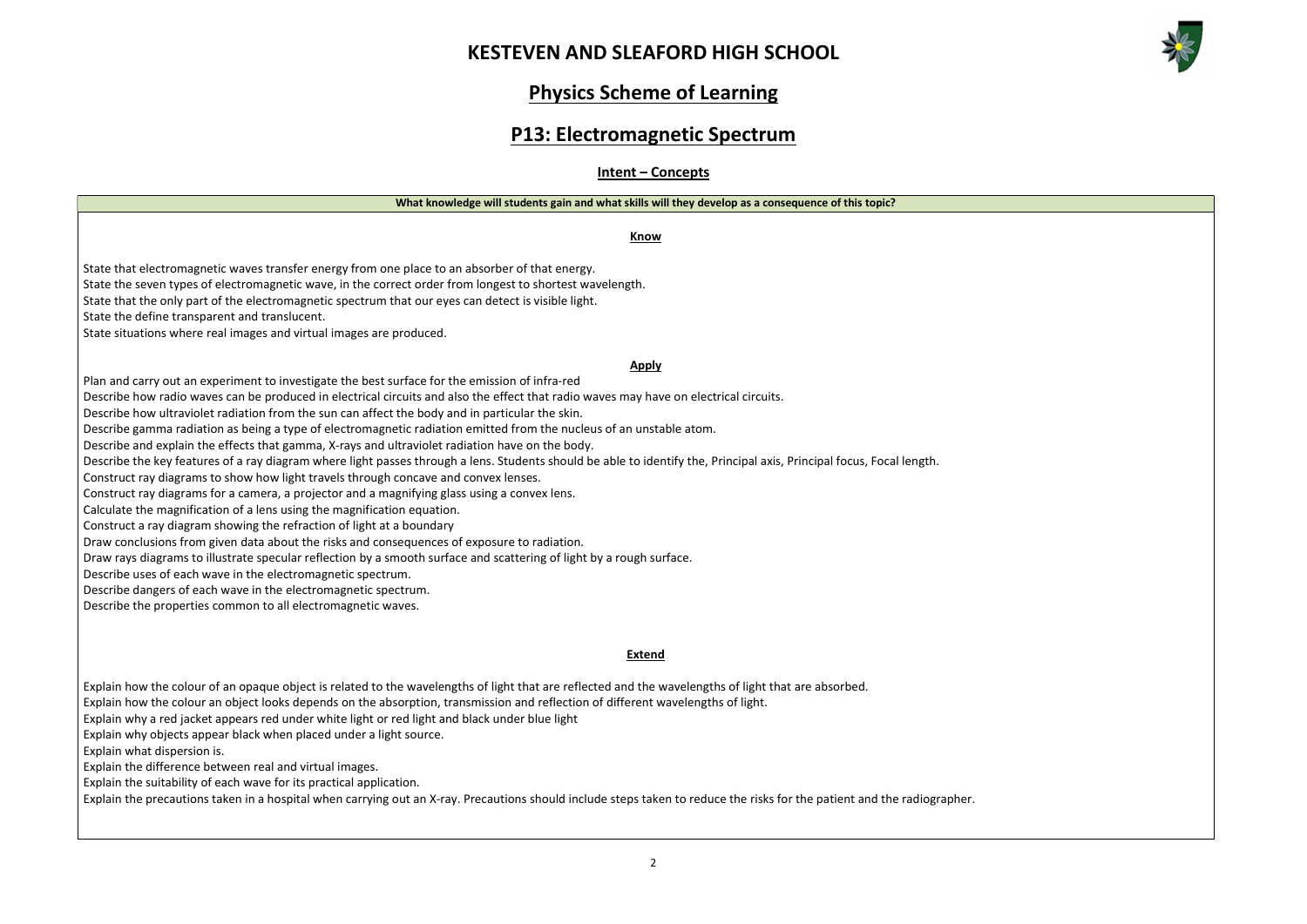

g the progress of students?

on required practical – assessment of

of past exam questions through the

| What subject specific language will be used and developed in this topic?                                                                                                         | What opportunities are available for assessing          |
|----------------------------------------------------------------------------------------------------------------------------------------------------------------------------------|---------------------------------------------------------|
|                                                                                                                                                                                  |                                                         |
| angle of incidence<br>angle between the incident ray and the normal                                                                                                              | Completion of a P13 end of topic test                   |
| angle of reflection                                                                                                                                                              | R. Prac 10 Absorption and emission of infrared radiatio |
| angle between the reflected ray and the normal                                                                                                                                   | practical skills                                        |
| concave (diverging) lens                                                                                                                                                         |                                                         |
| a lens that makes parallel rays diverge (spread out)                                                                                                                             |                                                         |
| convex (converging) lens                                                                                                                                                         | P13.4 Ultraviolet, X-rays and gamma rays - Answering    |
| a lens that makes light rays parallel to the principal axis converge (meet) at a point                                                                                           | assessed homework                                       |
| diffuse reflection                                                                                                                                                               |                                                         |
| reflection from a rough surface - the light rays are scattered in different directions                                                                                           | $\bullet$                                               |
| focal length                                                                                                                                                                     |                                                         |
| the distance from the centre of a lens to the point where light rays parallel to the principal axis are focused (or, in the case<br>of a diverging lens, appear to diverge from) |                                                         |
| magnification                                                                                                                                                                    |                                                         |
| the image height $\div$ the object height                                                                                                                                        |                                                         |
| magnifying glass<br>a converging lens used to magnify a small object which must be placed between the lens and its focal point<br>normal                                         |                                                         |
| straight line through a surface or boundary perpendicular to the surface or boundary                                                                                             |                                                         |
| opaque object                                                                                                                                                                    |                                                         |
| an object that light cannot pass through                                                                                                                                         |                                                         |
| principal focus                                                                                                                                                                  |                                                         |
| the point where light rays parallel to the principal axis of a lens are focused (or, in the case of a diverging lens, appear to                                                  |                                                         |
| diverge from)                                                                                                                                                                    |                                                         |
|                                                                                                                                                                                  |                                                         |
| real image                                                                                                                                                                       |                                                         |
| an image formed by a lens that can be projected on a screen                                                                                                                      |                                                         |
| refraction                                                                                                                                                                       |                                                         |
| the change of direction of a light ray when it passes across a boundary between two transparent substances (including air)                                                       |                                                         |
| specular reflection                                                                                                                                                              |                                                         |
| reflection from a smooth surface. Each light ray is reflected in a single direction                                                                                              |                                                         |
| translucent object                                                                                                                                                               |                                                         |
| an object that allows light to pass through, but the light is scattered or refracted                                                                                             |                                                         |
| transparent object                                                                                                                                                               |                                                         |
| an object that transmits all the incident light that enters the object                                                                                                           |                                                         |
| virtual image                                                                                                                                                                    |                                                         |
| an image, seen in a lens or a mirror, from which light rays appear to come after being refracted by a lens or reflected by a<br>mirror                                           |                                                         |
| carrier waves                                                                                                                                                                    |                                                         |
| waves used to carry any type of signal                                                                                                                                           |                                                         |
| charge-coupled device (CCD)                                                                                                                                                      |                                                         |
| an electronic device that creates an electronic signal from an optical image formed on the CCD's array of pixels                                                                 |                                                         |
| contrast medium                                                                                                                                                                  |                                                         |
| an X-ray absorbing substance used to fill a body organ so the organ can be seen on a radiograph                                                                                  |                                                         |
| electromagnetic spectrum                                                                                                                                                         |                                                         |
| the continuous spectrum of electromagnetic waves                                                                                                                                 |                                                         |
| ionisation                                                                                                                                                                       |                                                         |
| any process in which atoms become charged                                                                                                                                        |                                                         |
| microwaves                                                                                                                                                                       |                                                         |
|                                                                                                                                                                                  |                                                         |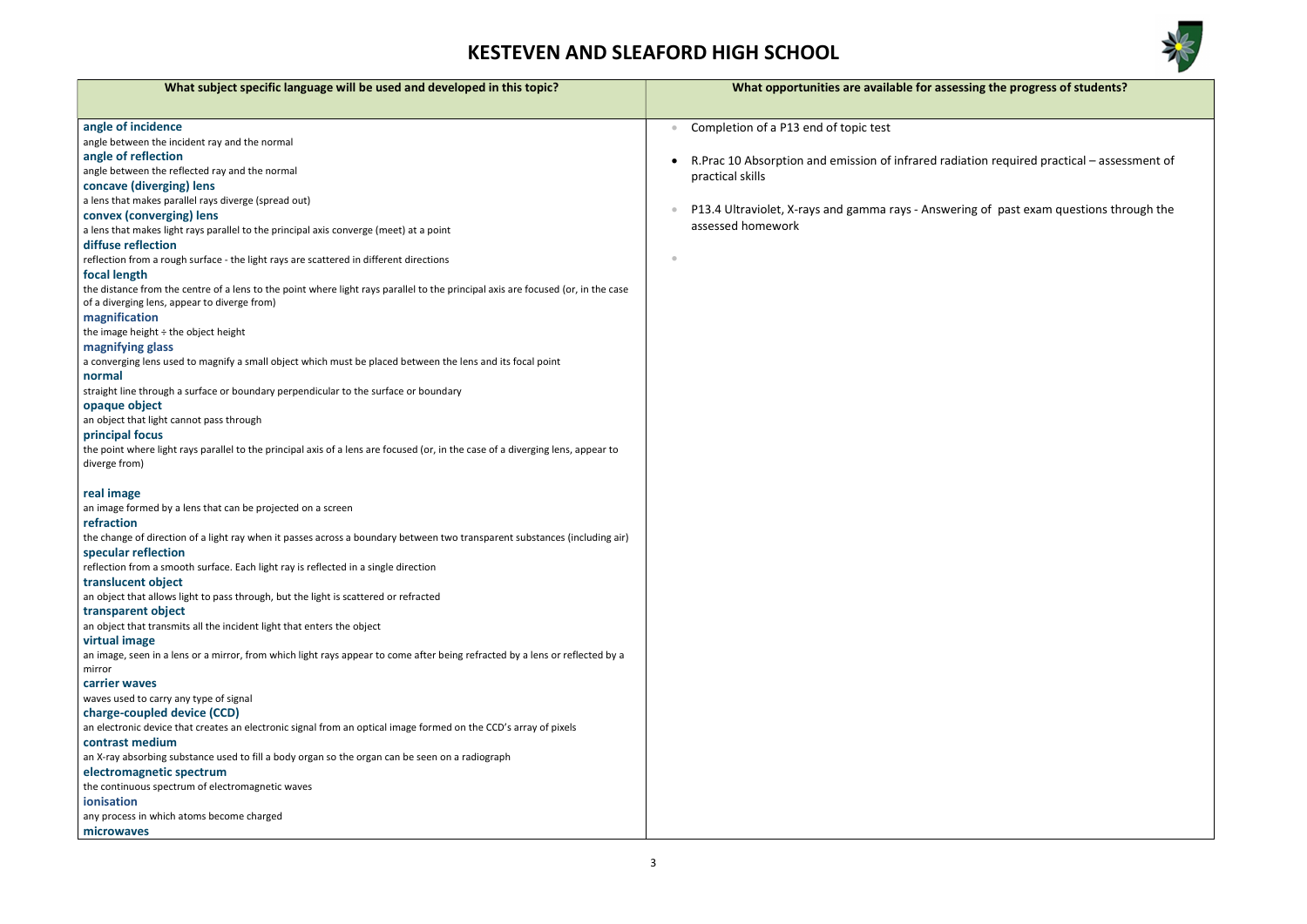



| electromagnetic waves between infrared radiation and radio waves in the electromagnetic spectrum |  |
|--------------------------------------------------------------------------------------------------|--|
| optical fibre                                                                                    |  |
| thin glass fibre used to transmit light signals                                                  |  |
| radiation dose                                                                                   |  |
| amount of ionising radiation a person receives                                                   |  |
|                                                                                                  |  |
| radio waves                                                                                      |  |
| electromagnetic waves of wavelengths greater than 0.10m                                          |  |
| ultraviolet radiation (UV)                                                                       |  |
| electromagnetic waves between visible light and X-rays in the electromagnetic spectrum           |  |
| wave speed                                                                                       |  |
| the distance travelled per second by a wave crest or trough                                      |  |
| white light                                                                                      |  |
| light that includes all the colours of the spectrum                                              |  |
|                                                                                                  |  |
|                                                                                                  |  |

### Intent – Concepts

| <b>Lesson title</b>                   | <b>Learning challenge</b>                | <b>Higher level challenge</b>    | <b>Suggested activities and resources</b> |
|---------------------------------------|------------------------------------------|----------------------------------|-------------------------------------------|
| P13.1 The Electromagnetic Spectrum    | Can I state that                         | Can I describe the properties    |                                           |
|                                       | electromagnetic waves                    | common to all                    |                                           |
|                                       | transfer energy from one                 | electromagnetic waves?           |                                           |
|                                       | place to an absorber of that             |                                  |                                           |
|                                       | energy?                                  |                                  |                                           |
|                                       | Can I name the seven types               |                                  |                                           |
|                                       | of electromagnetic wave, in              |                                  |                                           |
|                                       | the correct order from                   |                                  |                                           |
|                                       | longest to shortest                      |                                  |                                           |
|                                       | wavelength?                              |                                  |                                           |
|                                       | Can I state that the only part           |                                  |                                           |
|                                       | of the electromagnetic                   |                                  |                                           |
|                                       | spectrum that our eyes can               |                                  |                                           |
|                                       | detect is visible light?                 |                                  |                                           |
|                                       |                                          |                                  |                                           |
| P13.2 The Electromagnetic Spectrum    | Can I describe uses of each              | Can I explain the suitability of |                                           |
|                                       | wave in the electromagnetic<br>spectrum? | each wave for its practical      |                                           |
|                                       | Can I describe dangers of                | application?                     |                                           |
|                                       | each wave in the                         |                                  |                                           |
|                                       | electromagnetic spectrum?                |                                  |                                           |
|                                       |                                          |                                  |                                           |
| R.Prac 10 Absorption and emission of  | Can I plan and carry out an              | Can I evaluate a practical       |                                           |
| infrared radiation required practical | experiment to investigate the            | and explain the best way         |                                           |
|                                       | best surface for the emission            | to present data?                 |                                           |
|                                       | of infra-red?                            |                                  |                                           |
| P13.3 Communications                  | Can I describe how radio                 | Can I explain what a carrier     |                                           |
|                                       | waves can be produced in                 | wave is?                         |                                           |
|                                       | electrical circuits and also the         |                                  |                                           |
|                                       | effect that radio waves may              |                                  |                                           |
|                                       | have on electrical circuits?             |                                  |                                           |